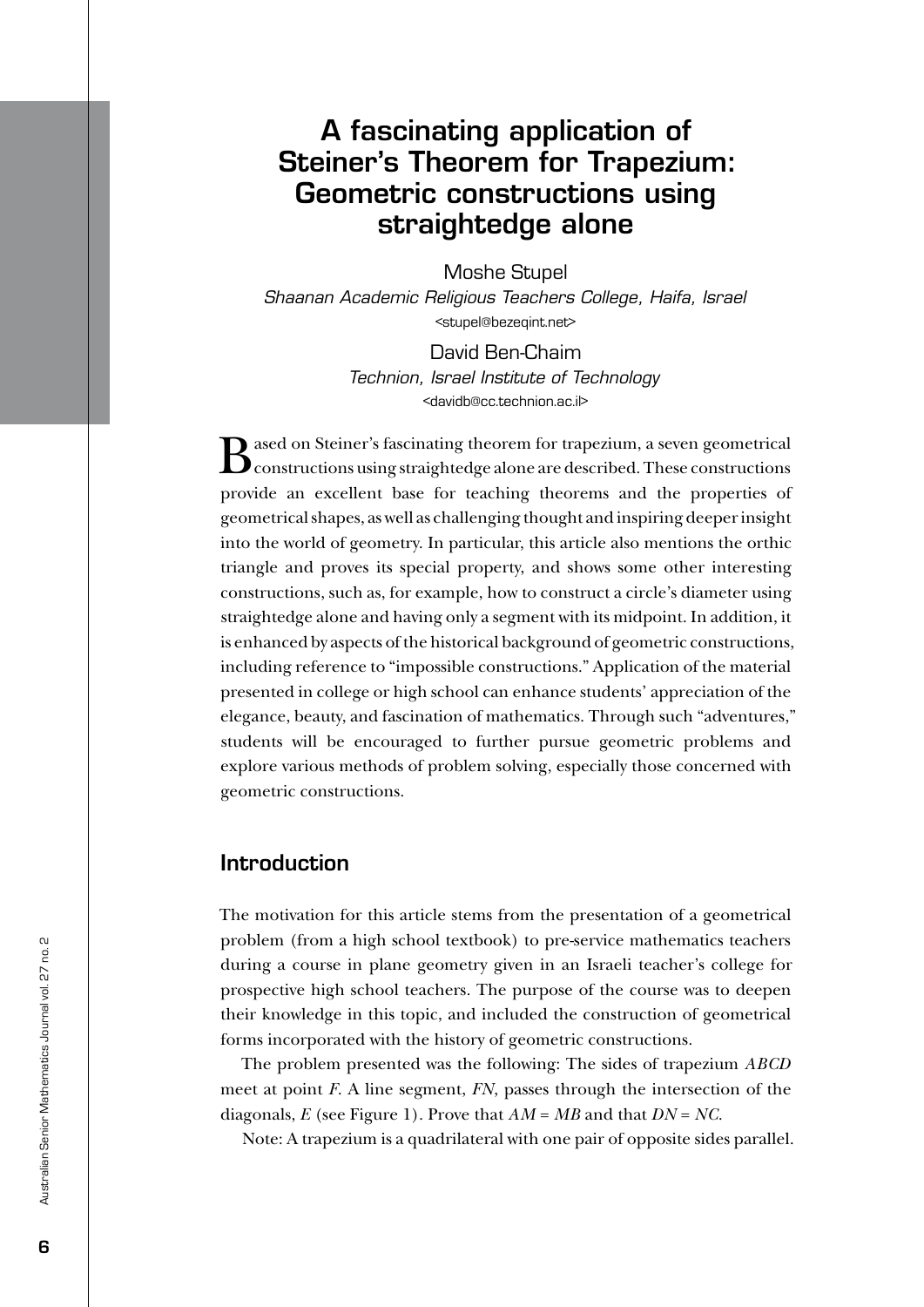

*Figure 1. A trapezium ABCD with FN passes through the intersection point of the diagonals, E.*

The problem is solved by building an auxiliary figure (which generally is the key to the solution)—passing a line parallel to the base of the trapezium ABCD through the meeting point of the diagonals, using similar triangles, and the *intercept theorem*, also known as *Thales' theorem* (not to be confused with another theorem with that name). It is an important theorem in elementary geometry about the ratios of various line segments that are created if two intersecting lines are intercepted by a pair of parallels. It is equivalent to the theorem about ratios in similar triangles. However, the segment *FN* that passes through the midpoints of the trapezium's bases, the meeting point of the diagonals and the meeting point of the trapezium's continuations of the sides, immediately reminded the authors of Steiner's theorem, which in fact states the results of the problem above.

# The Steiner Theorem for Trapezium (Jakob Steiner, 1796–1863)

For every trapezium *ABCD*, the following four points—the midpoints of each base, the point where the diagonals cross, and the point of meeting of the continuation of the sides—are on the same line.

The students noted that Steiner's proof was comparable to the solution of their problem (the proof of which is given below) and thus were stimulated to continue researching the use of the Steiner theorem for the trapezium, which ultimately led to an interest in general geometric constructions according to the rules of ancient Greek mathematics, and building geometric figures using a straightedge only.

The aim of this article is to point out the value of developing pre-service teachers', in-service teachers', and students' understanding of geometric constructions in general along with their ability to construct geometric figures using only a straightedge, along with giving them the historical perspective of the development of geometric constructions to increase their interest and fascination with mathematics.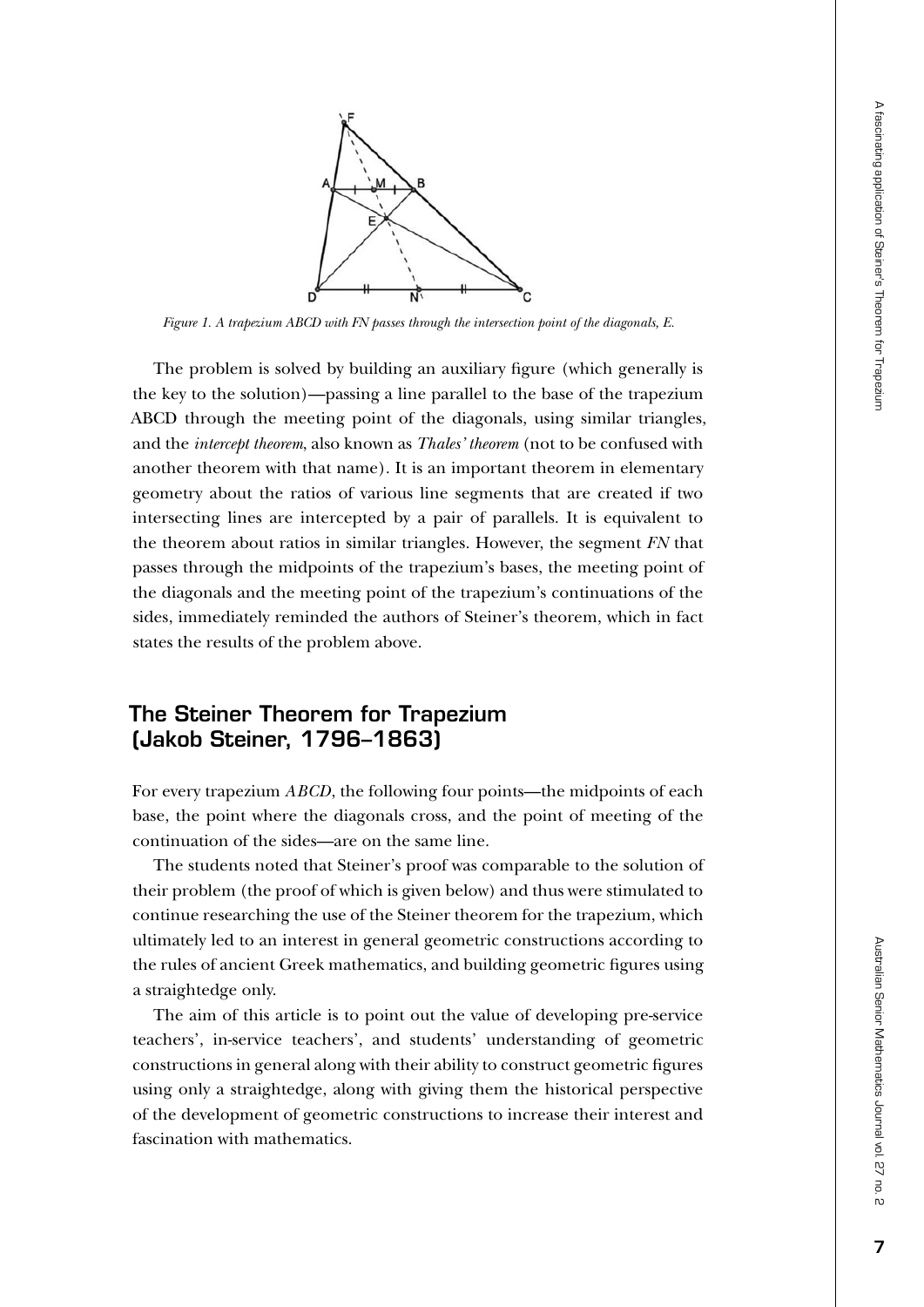# Importance of geometric constructions

The rules of ancient Greek mathematics allow geometric constructions using only a compass and straightedge. A straightedge is defined as infinite in length, without markings, and with only one edge. A compass can be used to inscribe circles, but cannot be used to transfer measurements.

There are several reasons why geometric constructions are considered important. First, geometric constructions are a part of the mathematical heritage and have been a popular part of mathematics throughout history. This popularity may possibly be attributed to the ancient Greeks' introduction of the following four famous geometric constructions which have been proven impossible to construct many hundreds of years later (see, for example, Heath, 1981):

- *• Doubling the cube:* Given any cube, find a geometric construction for a cube with twice the volume of the given cube.
- *• Trisecting the angle:* Given any angle, find a geometric construction for an angle that is one-third the measure of the given angle.
- *• Squaring the circle:* Given any circle, find a geometric construction for a square of equal area to the circle.
- *• Inscribing a regular heptagon in a circle:* Construct a regular heptagon (sevensided polygon) with compass and straightedge only.

Although the Greeks did believe that these constructions were impossible, they were not able to actually prove their impossibility, and these problems drew the attention of many famous mathematicians over the centuries, until they were finally proven to be impossible in the nineteenth century. The proofs of impossibility of two of the constructions came from Pierre Wantzel (1814– 1848) as indicated by Suzuki (2008). In 1837, Wantzel proved the impossibility of duplicating the cube or trisecting an arbitrary angle using his theorem that if *r* is a constructible number, it must be the root of an irreducible polynomial of degree 2*<sup>n</sup>* . In essence, this is the basis of the Galois Theory that was derived at that same time. Then, in 1882, Karl Ferdinand Von Lindemann (1852– 1939) proved the impossibility of the third problem by showing that since  $\pi$  is transcendental, no equation of any degree with rational coefficients can have π as a root (Berggren, Borwein & Borwein, 1997), and consequently, squaring the circle is impossible.

The impossibility of constructing a regular heptagon was actually solved earlier, in 1790, by Carl Friedrich Gauss (Childs, 2009; Krizek, Luca & Somer, 2001). His proof involved the Fermat primes (the only ones known are 3, 5, 17, 257 and 65 537). Gauss proved that an *n*-sided regular polygon can be constructed by compass and straightedge if and only if *n* is equal to a power of 2, and, possibly, multiplied by distinct Fermat primes. Obviously, the regular 7-gon is not such a number, as well as 9-gon or 11-gon.

However, what is even more important to understand is that, through their investigations of these impossible geometric constructions, mathematicians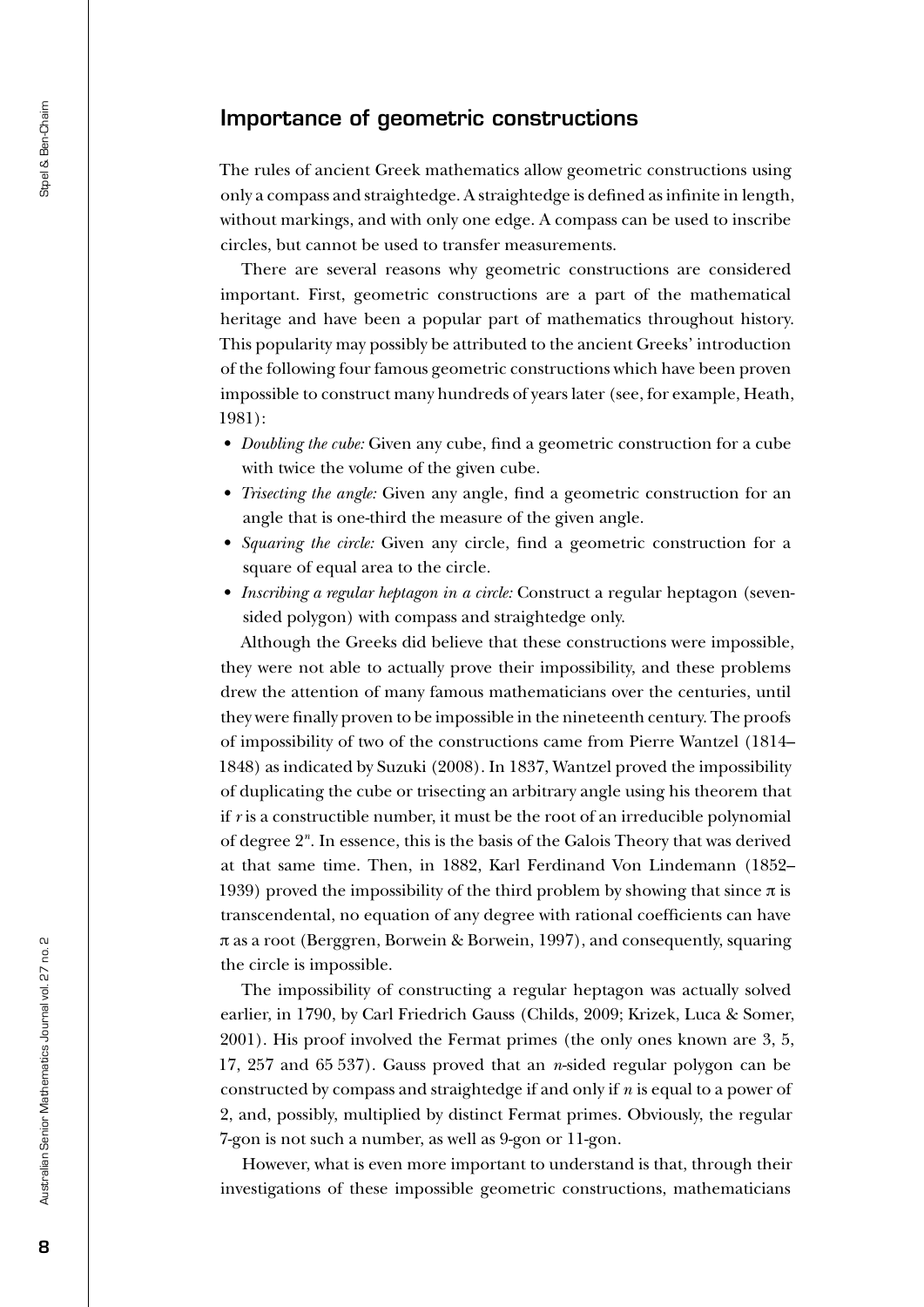were able to achieve many remarkable feats that contributed much to the development of geometry. For example, the dead end to which the Greeks arrived trying to solve the above problems inspired them to attempt to invent more technologically advanced tools to enable them to perform the required constructions. Second, "geometric constructions can reinforce proof and lends visual clarity to many geometric relationships" (Sanders, 1998, p. 554). Third, geometric constructions "give the secondary school student, starved for a Piagetian concrete-operational experience, something tangible" (Robertson, 1986, p. 380). Another reason is presented by Pandisico (2002) who claimed that "unless constructions simply ask students to mimic a given example, they promote true problem solving through the use of reasoning" (p. 36).

The reason for exploring the history of geometric constructions is argued by Lamphier (2004) who said that "to fully understand a topic, whether it deals with science, social studies, or mathematics, its history should be explored. Specifically, to fully understand geometric constructions, the history is definitely important to learn" (p. 1). Swetz (1995) also believes that history can supply the why, where, and how for many concepts that are studied.

The authors of this manuscript believe that geometric constructions, through the various methods of their solution, encourage thought, creativity and originality, while presenting opportunities for integrating solutions and developing unique strategies. Indeed, when dealing with a construction problem, interesting solutions that emphasise the beauty of mathematics are often revealed. Complicated construction problems constitute a powerful challenge which contributes to thought development, and allows the student to implement the important properties of known geometric shapes in the Euclidean or projective plane, and thus diversify the process of studying geometry. Geometric constructions expand the student's comprehension of mathematics.

# Incorporating geometric construction into the curriculum

The topic of geometry is always serving as one of the major topics across the school mathematics curriculum all over the world. Geometry is an inspirational part of mathematics tending to engender mathematical thinking, and geometry can be useful in developing ideas of 'proofs'. In addition, inspecting the Australian Curriculum, Assessment and Reporting Authority (ACARA) documents, in each geometry program for high school grades, the topic of geometric constructions is included. Given the value of geometric constructions, their incorporation into geometry instruction is very important, especially for pre- and in-service mathematics teachers and for high-level students in the upper grades of secondary schools. In fact, trying to learn geometry without geometric construction is like trying to learn chemistry or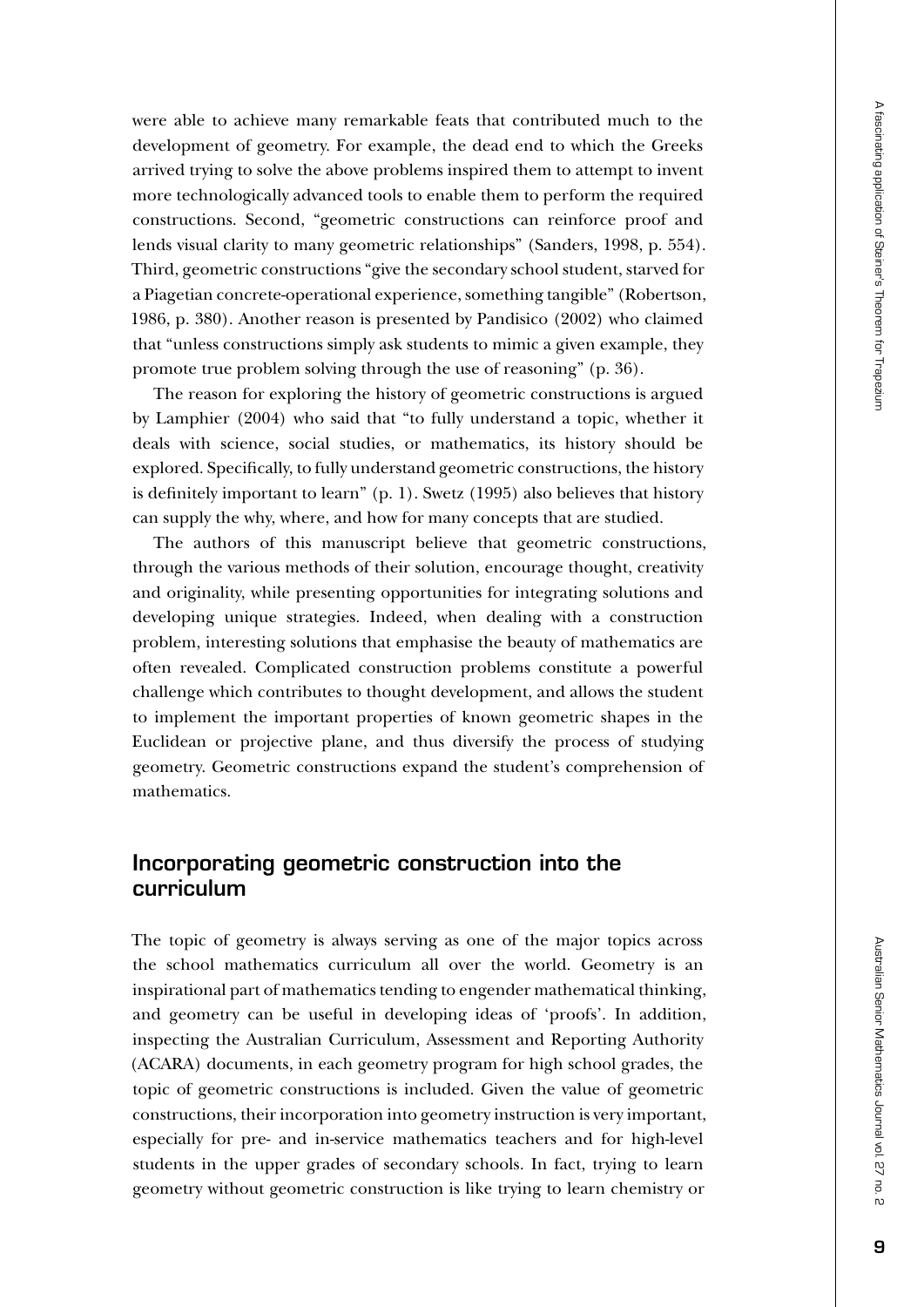biology without laboratories. Presenting geometric constructions together with their historical contexts enlivens the topic. The basic knowledge and skills needed to perform geometric constructions encourage students to discover and explore geometric relationships and interpret geometric concepts and theorems. Geometric construction can also help teachers transform the static and confusing array of definitions and theorems typically found in geometry textbooks into an active and exploratory investigation of geometric relationships (Lamphier, 2004).

A very helpful tool for encouraging and motivating teachers to incorporate geometric constructions within the framework of their mathematics curriculum is dynamic geometric software (DGS) such as *The Geometer's Sketchpad* or *Geogebra*. The ACARA document, *Shape of the Australian Curriculum: Mathematics* (May 2009) emphasises the role of digital technologies in teaching mathematics. It states that "digital technologies allow new approaches to explaining and presenting mathematics, as well as assisting in connecting representations and thus deepening understanding" (6.5.1). Then, continues to indicate that "digital technologies can make previously inaccessible mathematics accessible, and enhance the potential for teachers to make mathematics interesting to more students, including the use of realistic data and examples" (6.5.2). In fact, currently, the introduction of DGS and the rapid progress of the technology and its availability in education, produces an environment that enables both students and teachers to explore geometric relationships dynamically and to create very complex and yet very precise geometric constructions and diagrams. Obviously, static constructions lack the strong impact of dynamic constructions. However, one must be aware that while DGS helps to visualise a relationship, it does not provide formal proof (using appropriate geometry definition, postulates and theorems), and students who use DGS cannot be allowed to ignore learning and presenting formal proofs for the problems.

# Three types of geometric constructions

There are three types of geometric constructions, based on the tools that are used to construct them: compass-and-straightedge (with or without relating to unit values), compass only, and straightedge only. The first type is the original, classic construction method using only a compass and straightedge, and without using any measurements, and is the construction method implied when one refers to building the basic structures.

All compass-and-straightedge constructions consist of repeated application of five basic construction methods using points, lines, and circles that have already been constructed. These methods are:

- creating a line through two existing points;
- creating a circle through one point with centre another point;
- creating a point which is the intersection of two existing, non-parallel lines;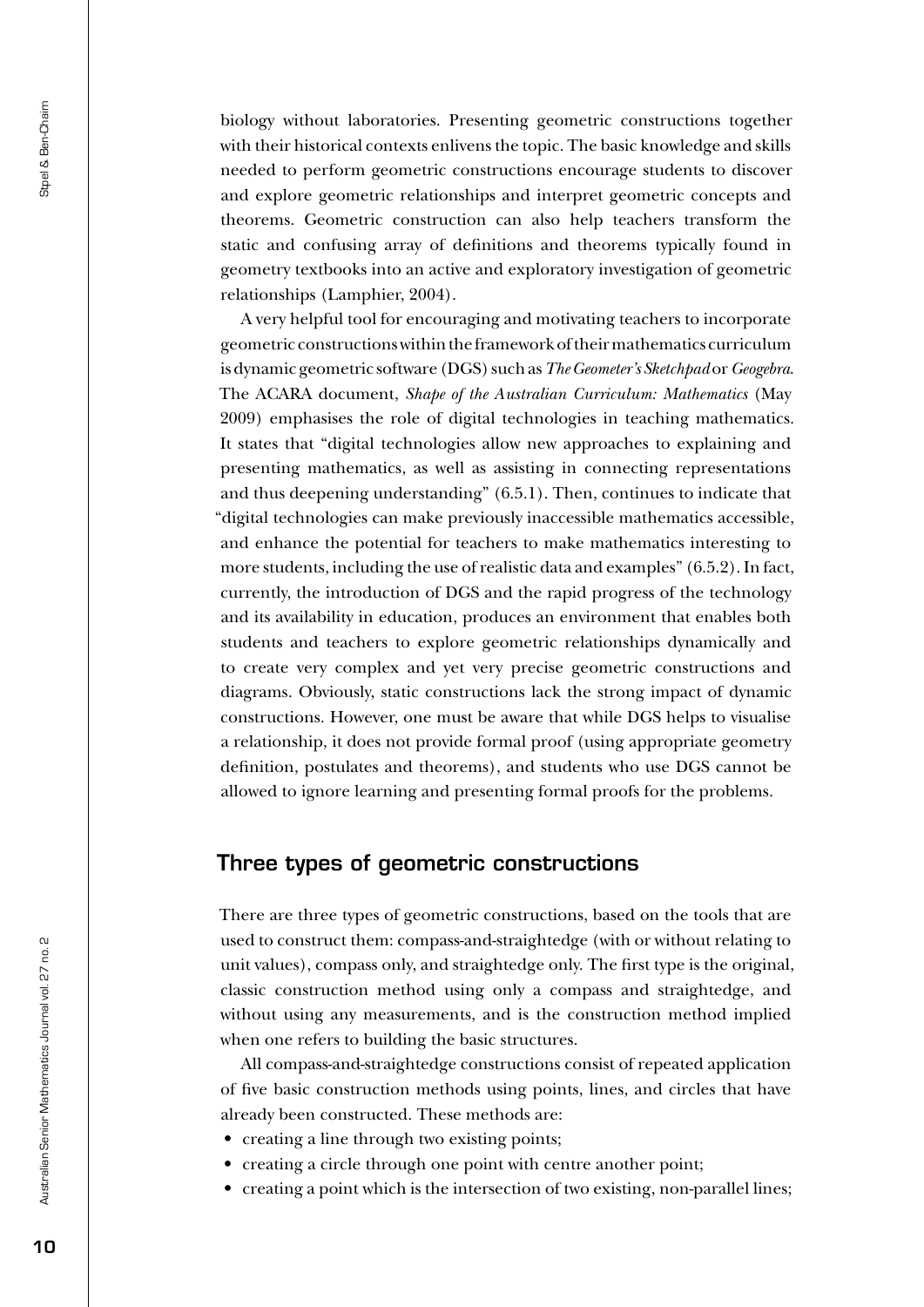• creating one or two points at the intersection of a line and a circle (if they intersect); and

• creating one or two points at the intersection of two circles (if they intersect). Another approach to basic constructions is by relating to the 'numbers' that the ancient Greeks were able to construct with compass and straightedge while actually doing arithmetic geometrically by lengths of segments. Knowing how to construct a parallel line to a given line, they were capable of making arithmetic constructions for two given segments, one of length *x* and the other length *y*, and a unit length of 1. Through basic geometry and algebra, other related lengths could be constructed. Five arithmetic constructions are possible:

$$
x + y
$$
,  $x - y$ ,  $x \cdot y$ ,  $\frac{x}{y}$  and  $\sqrt{x}$ .

The second type of geometric construction uses compass alone. According to the Mohr–Mascheroni theorem (Eves, 1968), any geometric construction that can be performed with a compass and straightedge can be done with a compass alone. In this case, a straight line is defined by any pair of points.

The third type of construction is with straightedge alone. In this case, the Poncelet–Steiner theorem (Eves, 1995) states that whatever can be constructed by compass and straightedge together can be constructed by straightedge alone provided one is given a single circle and its centre. Actually, this means one action with the compass to provide the circle and its centre. Steiner proved this theorem in the second volume of his writings: "Die geometrischen konstruktionen ausgeführt mittels der geraden linie, und eines festen kreises".

#### Geometric constructions with straightedge alone

This article focuses on the third type of geometric construction: that with straightedge alone, and most of the constructions presented are conducted without being given the centre of the circle. In particular, we shall focus on how to construct a perpendicular (and occasionally a parallel) to a straight line from a point either distant to or on a line using only a straightedge, and given a circle and a line passing through its centre. In other words, using a circle and a diameter, but without knowing the precise location of its centre.

Geometric constructions using only a straightedge is a topic in plane geometry that is not directly expressed in the program of studies (which is unfortunate, given that it encourages thought, creativity and originality in the methods of solution, and presents opportunities for integrating solutions while developing unique strategies). Often, when dealing with a construction problem, especially with only a straightedge (or only a compass), interesting solutions are revealed that emphasise the beauty of mathematics.

Solving construction tasks using only a straightedge requires a wider and more profound knowledge of plane geometry than that required to solve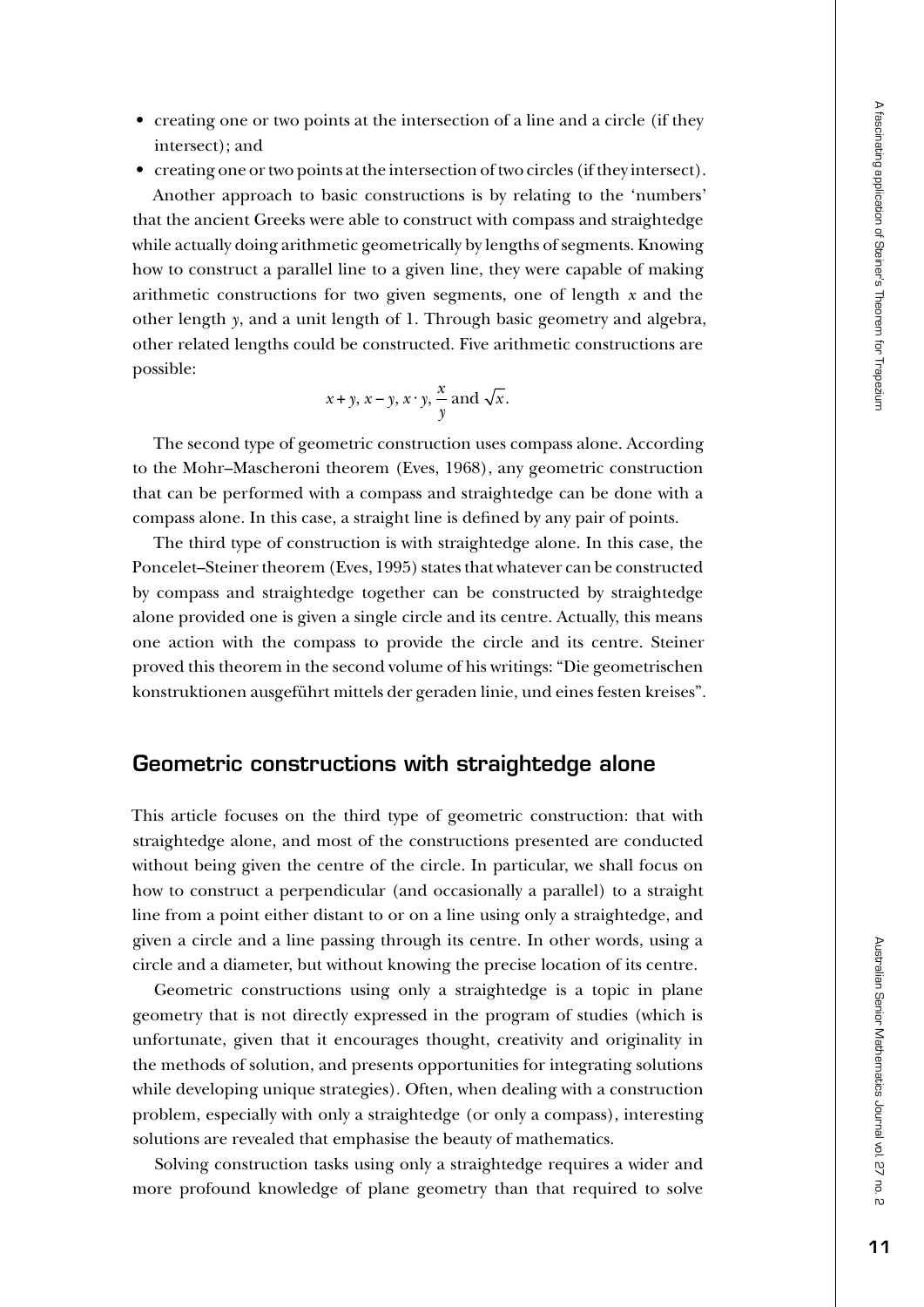problems using a compass and straightedge. Such constructions allow one to apply the important properties of known geometric shapes in the Euclidean or projective plane, and thus to diversify the process of studying geometry.

#### *Presentation of the task*

A circle with diameter *AB* is drawn on a plane, as well as some random point denoted by the letter *P*. A straight line passing through point *P* and perpendicular to diameter *AB* is to be constructed, using a straightedge only.

There are seven possible locations of point  $P$  (see Figure 2), and the complexity of the problem, and its solution, depends on the location of point *P* relative to line *AB* and to the given circle, and the full solution of the task requires solutions for all seven cases.



*Figure 2. The seven possible locations for point P.*

The seven possible locations are as follows:

- *Case 1:* Point  $P = P_1$  is located outside the circle, so that its projection on the line AB lies on the diameter *AB*.
- *Case 2:* Point  $P = P_2$  is located outside the circle, and its projection on the continuation of *AB* lies outside the circle.
- *Case 3:* Point  $P = P_3$  is an interior point of the circle, which does not lie on the diameter.
- *Case 4:* Point  $P = P_4$  is located on the circular arc, and it does not coincide with the ends of the diameter *A* and *B*.
- *Case 5*: Point  $P = P_5$  is an interior point on the diameter.
- *Case 6:* Point  $P = A = P_6$  is located at the end *A* of the diameter.
- *Case 7:* Point  $P = P_7$  is located on the continuation of the diameter AB, outside the circle.

Because the solution of the task requires some knowledge of the material learned in plane geometry as part of the high-school program of studies (including the ones presented in the Australian schools), when this problem is presented to students, it should be presented only after they have studied the circle and special segments in the triangle (altitudes, angle bisectors, etc.). In addition, the solution requires some knowledge of the following special properties of trapeziums (of which the students are usually not aware), such as the Steiner theorem for a trapezium, and which should be introduced to them during presentation of the problem.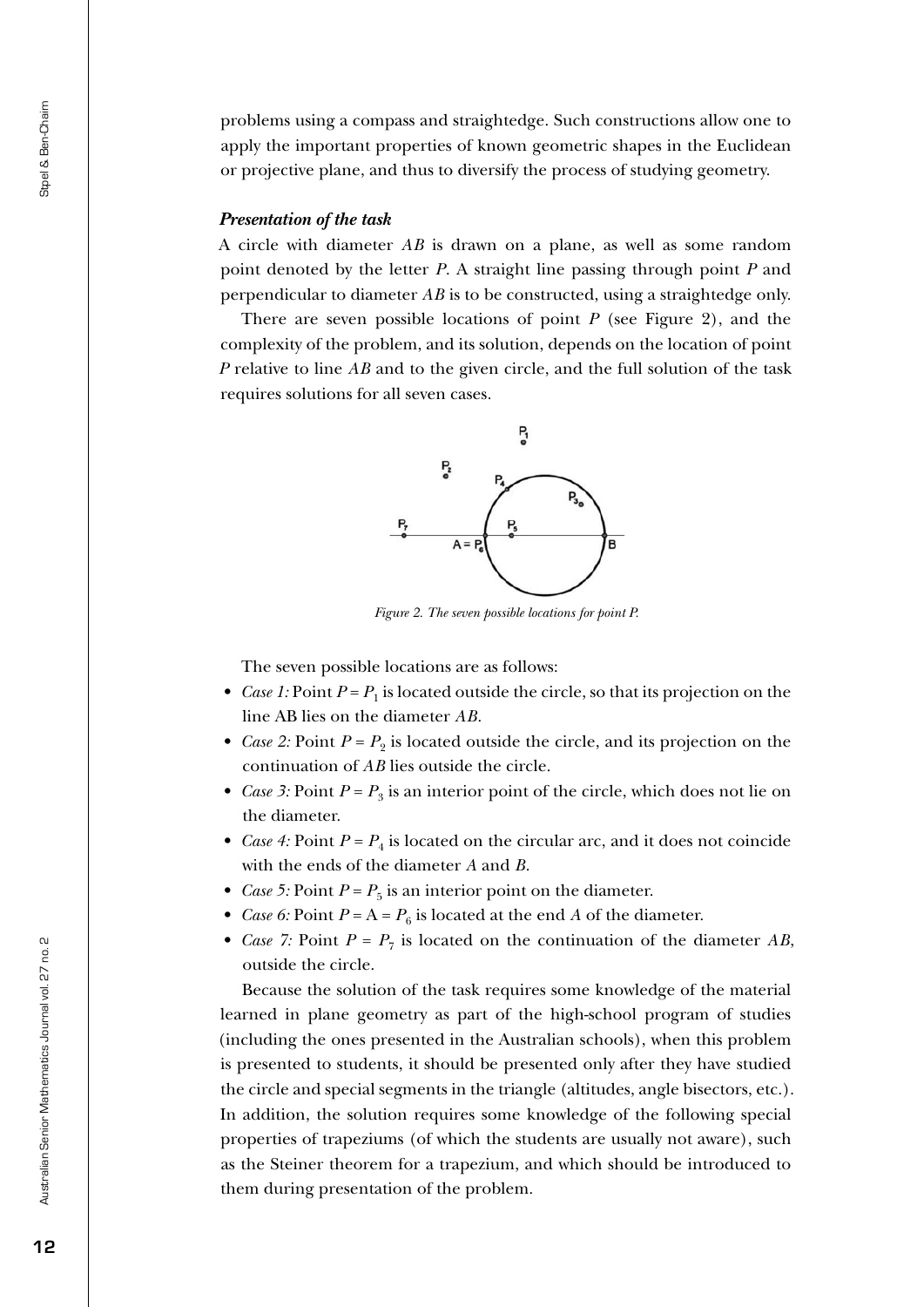# Australian Senior Mathematics Journal vol Australian Senior Mathematics Journal vol. 27 no. 2  $\overline{c}$  $\overline{a}$ ĥ٦.

#### *Special properties of the trapezium*

**Property A**: The Steiner theorem for the trapezium. (Note: The Steiner theorem is stated in the introduction, above. While many other mathematicians have proven this theorem, in this article there is reference only to Steiner's proof.)

Given that:  $AM = MB$ ,  $DN = NC$ , it will be proven that the points  $E$ ,  $M$ ,  $F$  and *N* lie on the same straight line, as shown on Figure 1.

Steiner's proof of the trapezium theorem: To prove the theorem, it will be proven that the line *EF* intersects the bases of the trapezium at the points *M* and *N* (Figure 3).



*Figure 3. Line EF intersects the bases of the trapezium at the points M and N.*

Draw segment *KL* through point *E* parallel to base *AB*. From the theorem "the point of intersection of the diagonals of a trapezium bisects the segment parallel to the base whose ends are on the sides of the trapezium and which passes through the point of intersection" (can be proven using Thales' theorem), it is concluded that *KE* = *EL*, that is, *EF* is a median to the side *KL* in triangle ∆*FKL*.

Another theorem is also used: "In any triangle ∆*FKL*, the median to the side *KL* bisects any segment parallel to *KL*, whose ends are located on the sides of the angle ∠*KFL*". (This theorem can also be proven using Thales' theorem).

This theorem is applied for the two triangles ∆*FKL* and ∆*FDC*, and then obtaining that *FE* intersects the segment *DC* at the point *N* and the segment *AB* at the point *M*.

We use Steiner's theorem to solve our task. At the end of the article is another example for a geometrical problem that can be solved simply using Steiner's theorem for the trapezium, as well as an application of the presented constructions.

**Property B**: Is a result of the Steiner theorem for the trapezium.

Let *M* and *N* denote the middles of the bases of trapezium *ABCD*.

The continuations of the sides of two trapeziums with same height, a common large base, and a small base with a similar length, intersect at points which are located on one line parallel to the bases of the trapeziums.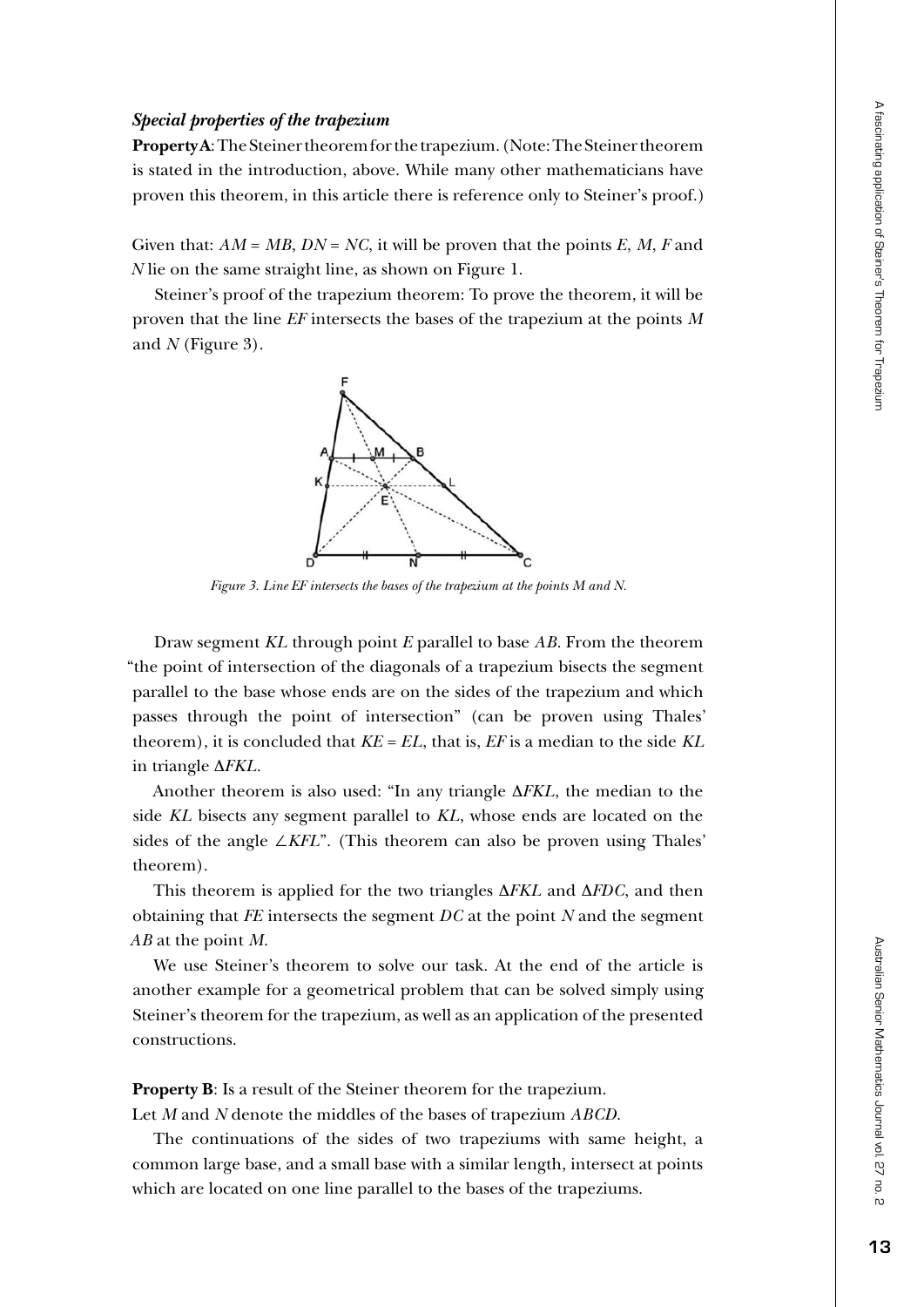Figure 4 shows two trapeziums: *MBND* and *AMND*, which have a common large base and equal small bases. Points *G* and *F* are on one straight line parallel to the bases of the trapeziums.



*Figure 4. Two trapeziums: MBND and AMND, which have a common large base and equal small bases.*

The proof employs the similarity of the triangles: ∆*FNC* ~ ∆*FMB* and the triangles: ∆*GDN* ~ ∆*GMB*, and the inverse of Thales' theorem.

## *Constructing an application of the Steiner theorem for the trapezium (will be used below)*

**The application**: To construct a straight line parallel to a given segment that passes through a given point, when the midpoint of the segment is given; i.e., given a point *P* and a segment *AB* with midpoint *C*, construct a straight line that is parallel to *AB* and that passes through point *P*.

**Description of the construction**: Draw a straight line through points *A* and *P*. On the continuation of the line, choose some point  $X_1$ . Connect point  $X_1$  with points *B* and *C* (Figure 5). Connect point *B* with point *P*. The segments *BP* and  $CX_1$  intersect at point  $X_2$ . Draw a straight line connecting points *A* and  $X_2$ , whose continuation intersects  $BX_1$  at point  $X_3$ . The line  $PX_3$  is the sought line.



*Figure 5. Description of constructing a parallel line through a point P to a given segment AB and its midpoint C.*

**Proof of the construction**: An indirect proof is given. Suppose that line  $PX_3$ is not parallel to *AB*. Draw through the point *P* the straight line *PQ*, which is parallel to *AB* (Figure 6).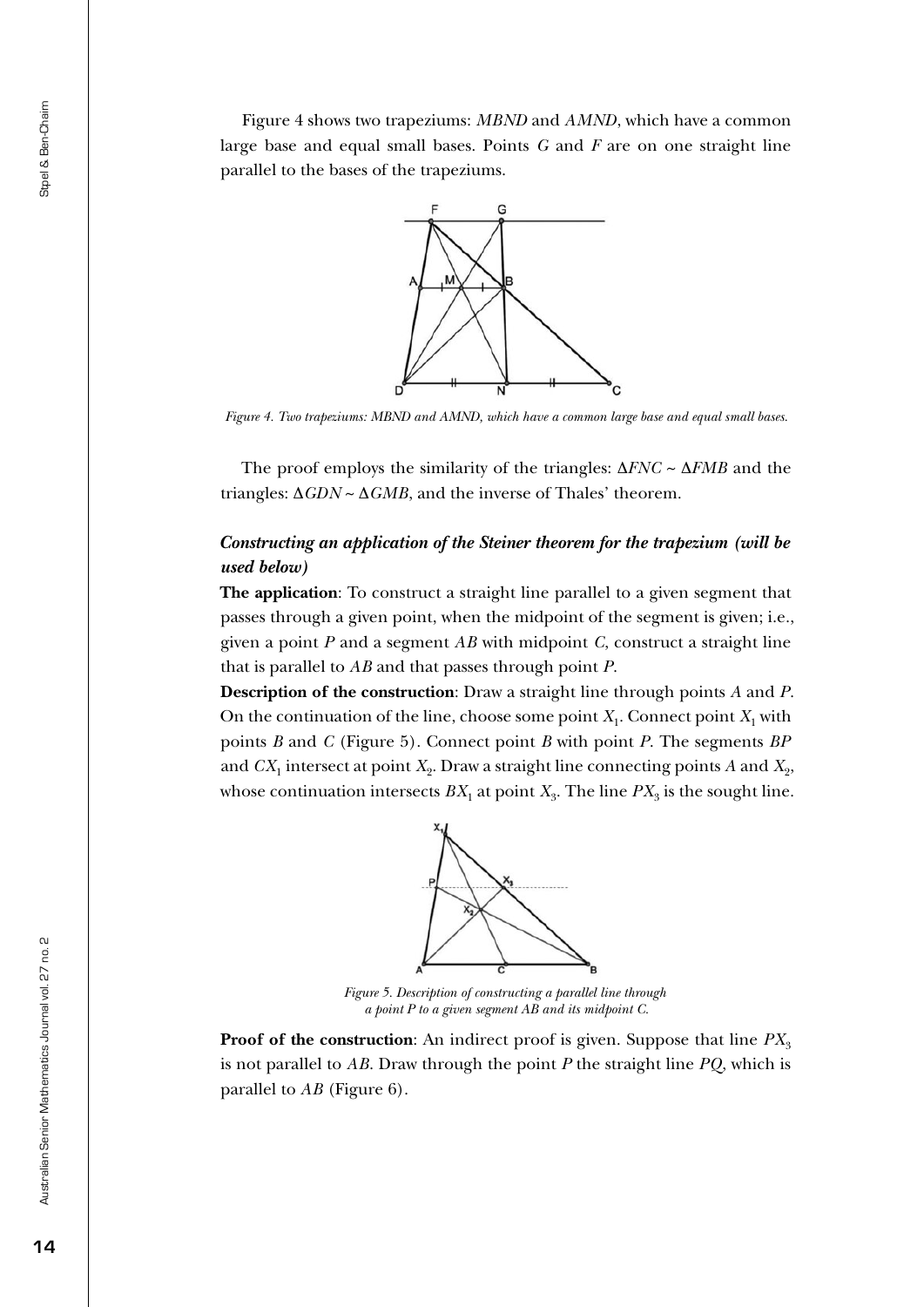



*Figure 6. Description of indirect proof to a construction of a parallel line through a point P to a given segment AB and its midpoint C.*

Since points  $X_3$  and  $Q$  do not coincide, lines  $AX_3$  and  $AQ$  are different lines, and they intersect segment  $BP$  at different points  $X_2$  and  $R$ , respectively. Therefore, the lines  $X_1X_2$  and  $X_1R$  are also different lines, and they intersect segment *AB* at different points *C* and *D*, respectively, which means that the point *D* is not the middle of segment *AB*. On the other hand, from Steiner's theorem, in trapezium  $ABPQ$ , the line  $X_1R$  intersects base  $AB$ , which means that *D* must be the midpoint of *AB*. Hence, we have a contradiction! Therefore, the assumption is not correct, and  $PX_{3}$  ||  $AB$ .

The description of this construction is the general process for constructing a line parallel to a given segment (with its midpoint). It is important to note that according to the Steiner theorem for the trapezium, the following two constructions with a straightedge alone are equivalent:

- given a segment and its middle point, construct a parallel to the segment through any point; and
- given a segment and a parallel line to the segment, bisect the segment.

# *A list of other geometrical properties which are relevant for the solution of the task:*

The properties of angles in a circle:

- An inscribed angle that rests on the diameter is a right angle (ACARA: An angle in a semicircle is a right angle).
- Inscribed angles that rest on the same arc (or on equal arcs) are equal (ACARA: Two angles at the circumference subtended by the same arc are equal).

The properties of a diameter and a chord:

- A diameter that passes though the midpoint of a chord (or through the midpoint of the arc that corresponds to the chord), is perpendicular to the chord.
- A diameter that is perpendicular to a chord bisects it.

The properties of the heights in a triangle:

- The three heights (altitudes) of a triangle intersect at one point (are concurrent at a point), called the *orthocentre* of the triangle.
- In a triangle  $\triangle ABC$ , the three heights (altitudes)  $AA_1$ ,  $BB_1$ ,  $CC_1$  are also the bisectors of the angles in the triangle  $\Delta A_1 B_1 C_1$ , as shown in Figure 7.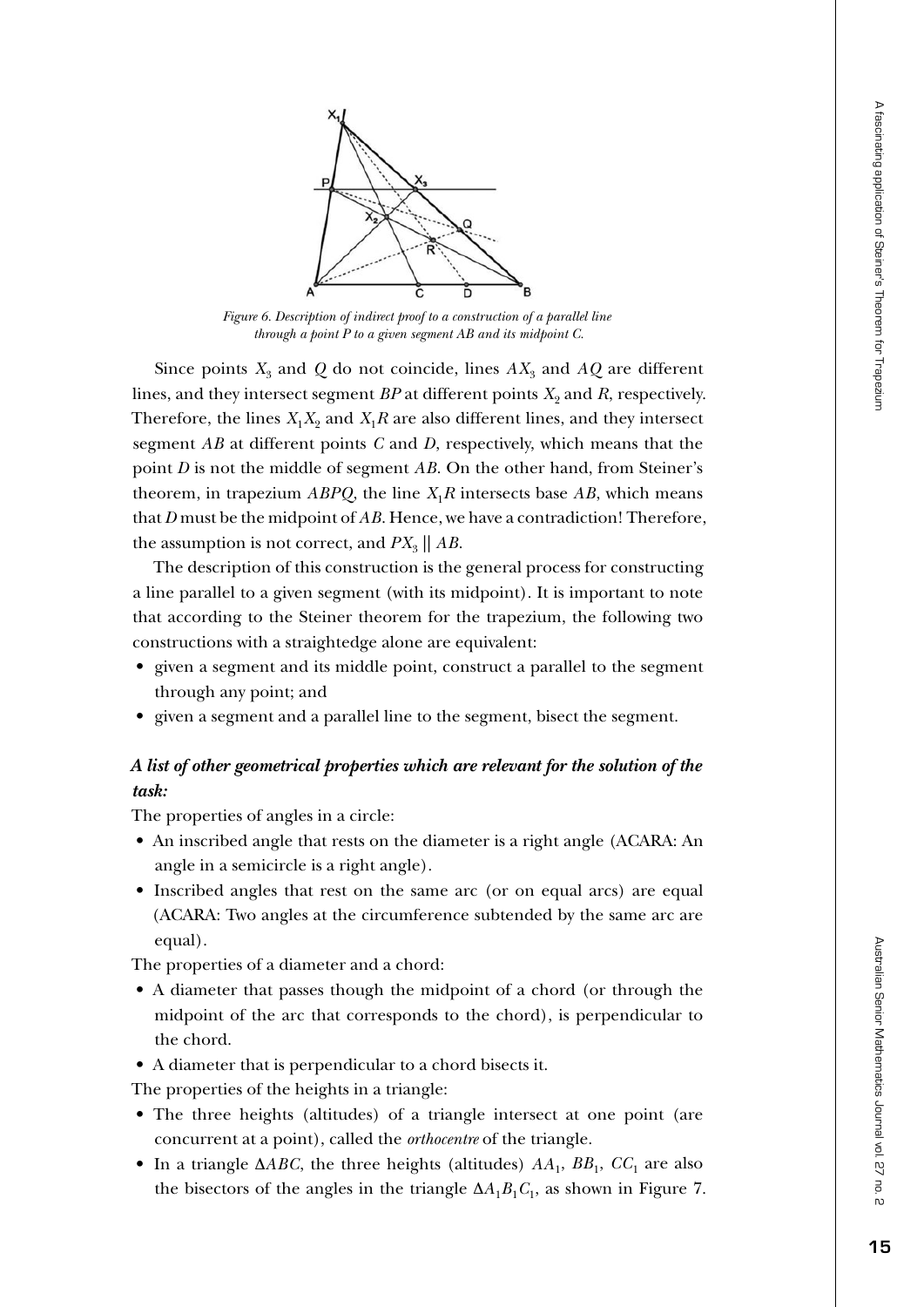Triangle ∆*A*1*B*1*C*1 is called the *orthic triangle* or *altitude triangle* of triangle ∆*ABC*.

It is interesting to indicate that the incentre (that is the centre for the inscribed circle) of the orthic triangle is the orthocentre of the original triangle (see Figure 8). Also, the orthic triangle provides the solution to Fagnano's problem, posed in 1775, of finding for the minimum perimeter triangle inscribed in a given acute-angle triangle (Holand, 2007; Rademacher & Toeplitz, 1957). To prove the property of the orthic triangle, refer to Figure 9.

Inscribe  $\Delta BCB_1$  with a circle. Obviously, *BC* is the diameter of this circle and hence point  $C_1$  is on the circle. Therefore, quadrilateral  $BCB_1C_1$  is inscribed in the circle to obtain, according to the sums of the opposite angles, ∠*ABC*  $= \angle AB_1C_1 = \beta$ . Similarly, circumscribe quadrilateral  $AB_1A_1B$  with a circle, to obtain ∠*BAC* = ∠*CA*1*B*1 = α. Finally, isolate *A*1*C*1*AC* to obtain ∠*ACB* = ∠*AC*1*B*<sup>1</sup>  $= γ.$ 



*Figure 7. The three heights*  $AA_1$ *,*  $BB_1$ *,*  $CC_1$  *of triangle ABC are also the bisectors of the angles in the triangle*  $\Delta A_1 B_1 C_1$ .



*Figure 8. The centre of the inscribed circle of the orthic triangle*  $\Delta A_1 B_1 C_1$ , *is the orthocentre of the original triangle.*

The result shows that the three triangles,  $\Delta A_1 B C_1$ ,  $\Delta A B_1 C_1$  and  $\Delta A_1 B_1 C_2$ , are similar to each other and to the original triangle, ∆*ABC*. At each vertex of triangle  $\Delta A_1 B_1 C_1$  are two equal angles of 90° –  $\alpha$ , 90° –  $\beta$  and 90° –  $\gamma$ , and therefore the heights of the original triangle ∆*ABC* are the bisectors of the orthic triangle  $\Delta A_1 B_1 C_1$ .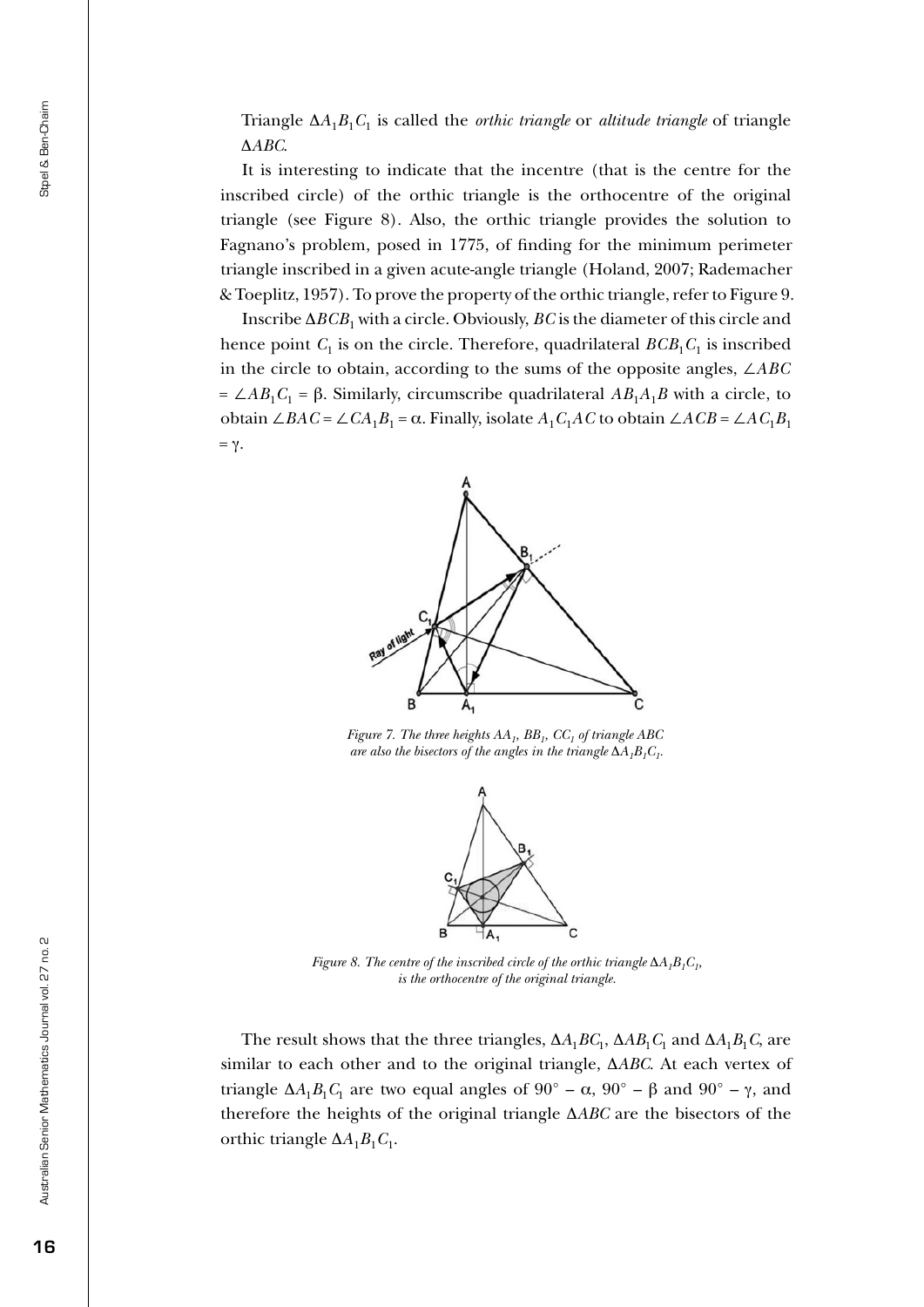

*Figure 9. Proof of the property of the orthic triangle*  $\Delta A_1B_1C_1$ .

This property of the orthic triangle (see Figure 7) also has a physical significance: any ray of light that penetrates through point  $C_1$  in direction  $C_1B_1$ continues to travel indefinitely along route  $C_1B_1A_1$ , since the angle of impact of the light on each side (assuming it is coated with a mirror surface from the inside), is equal to the angle of return. The sides of the orthic triangle form an 'optical' or 'billiard' path reflecting off the sides of Δ*ABC*.

It is interesting to note that in high school geometry studies, students learn about the special points related to the points of intersection of the three midperpendiculars, the three angle bisectors, the three medians, and the three heights in a triangle. They learn that the first intersection point is the centre of the circle circumscribed around the triangle, the second is the centre of the inscribed circle, and the third is the centre of gravity. However, they are not given any special property for the fourth one, the orthocentre. From here, though, one can see that the point of intersection of the heights is the centre of the inscribed circle in the orthic triangle.

Now that we have presented all the geometric statements required for the completion of the task, that is, to find the perpendicular to diameter *AB* passing through given point *P* using a straightedge only (see Figure 2), it is possible to proceed.

#### *Solution of the task*

There are seven different solutions, depending on the location of point *P* (see Figure 2), plus another option using the Steiner theorem in a more straightforward manner.

#### **Case 1**: *P* is located at point  $P_1$ .

**Description of the construction**: As shown in Figure 10, point  $P_1$  is connected to points *A* and *B* (the ends of the diameter). These lines intersect the circumference of the circle at points  $X_1$  and  $X_2$ . Connect point *A* with point  $X_2$ , and connect point *B* with point  $X_1$ . The two segments  $AX_2$  and  $BX_1$  intersect at point  $X_3$ . The line  $P_1X_3$ , whose continuation intersects the diameter at point *M*, is the requested perpendicular.

**Proof of the construction:** Segments  $AX_2$  and  $BX_1$  are heights in the triangle  $\Delta AP_1B$  (inscribed angles resting on the diameter), and  $X_3$  is the point of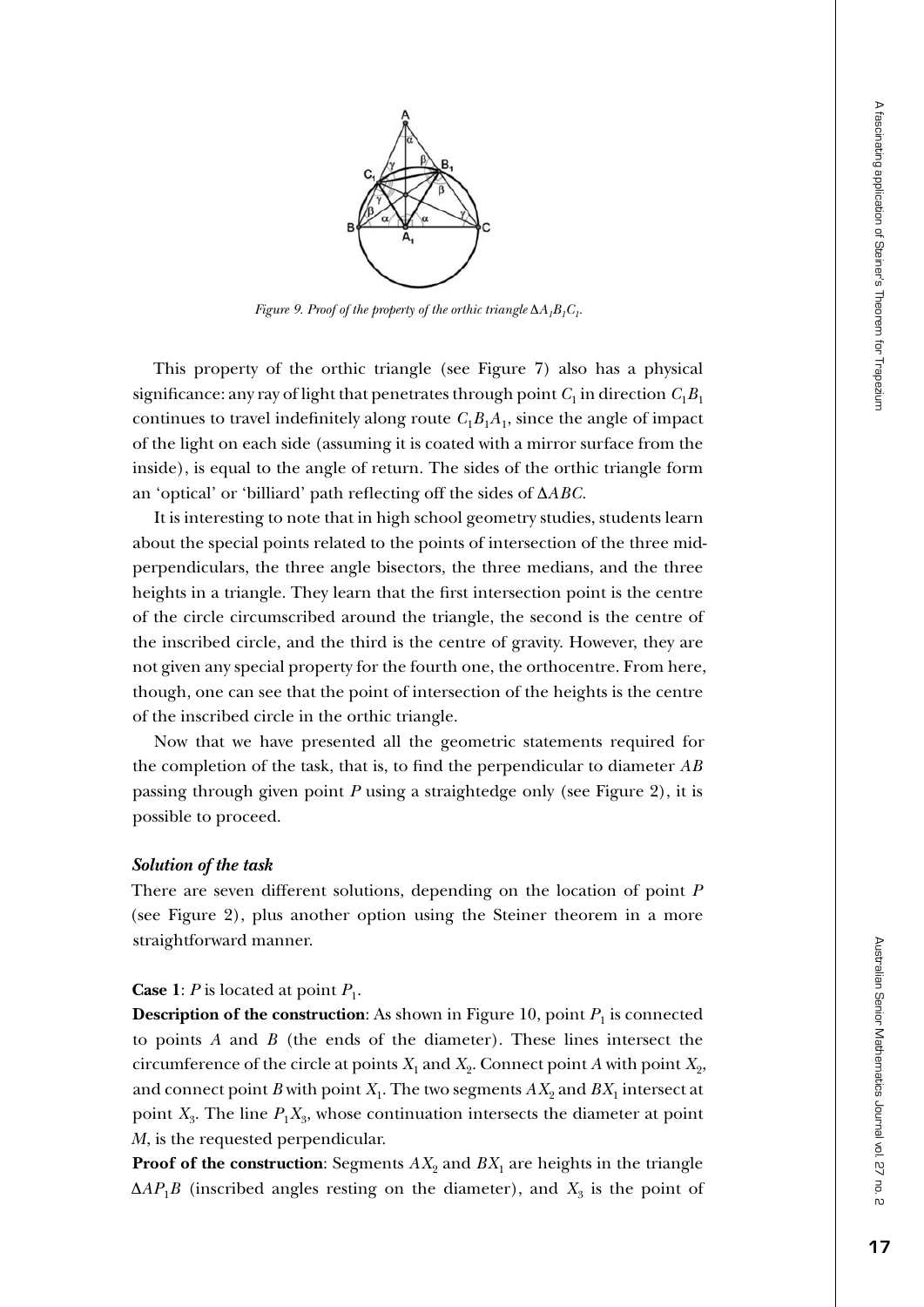intersection of the heights in the triangle, therefore  $P_1M$  is the third height in the triangle.



*Figure 10. Construction of a perpendicular from point*  $P<sub>1</sub>$  to the diameter AB.

**Case 2:** *P* is located at point  $P_2$ .

**Description of the construction**: The stages of the construction are as in the first case, and as shown in Figure 11.



*Figure 11. Construction of a perpendicular from point P<sub>2</sub> to the diameter AB or its continuation.* 

**Proof of the construction**: In this case, triangle  $\Delta AP_2B$  is obtuse-angled. Therefore, the point of intersection of the heights is  $X_3$ , where  $BX_1$  is the height to the side  $AP_2$  and  $AX_2$  is the height to the side  $BP_2$ . Point  $X_3$  is outside the triangle  $\Delta AP_2B$ . The segment  $P_2X_3$  is the third height to the side *AB*.

**Case 3**: *P* is located at point  $P_3$ .

**Description of the construction**: The stages of the construction are as in the first case, and as shown in Figure 12.



*Figure 12. Construction of a perpendicular from point*  $P_3$  *to the diameter AB.*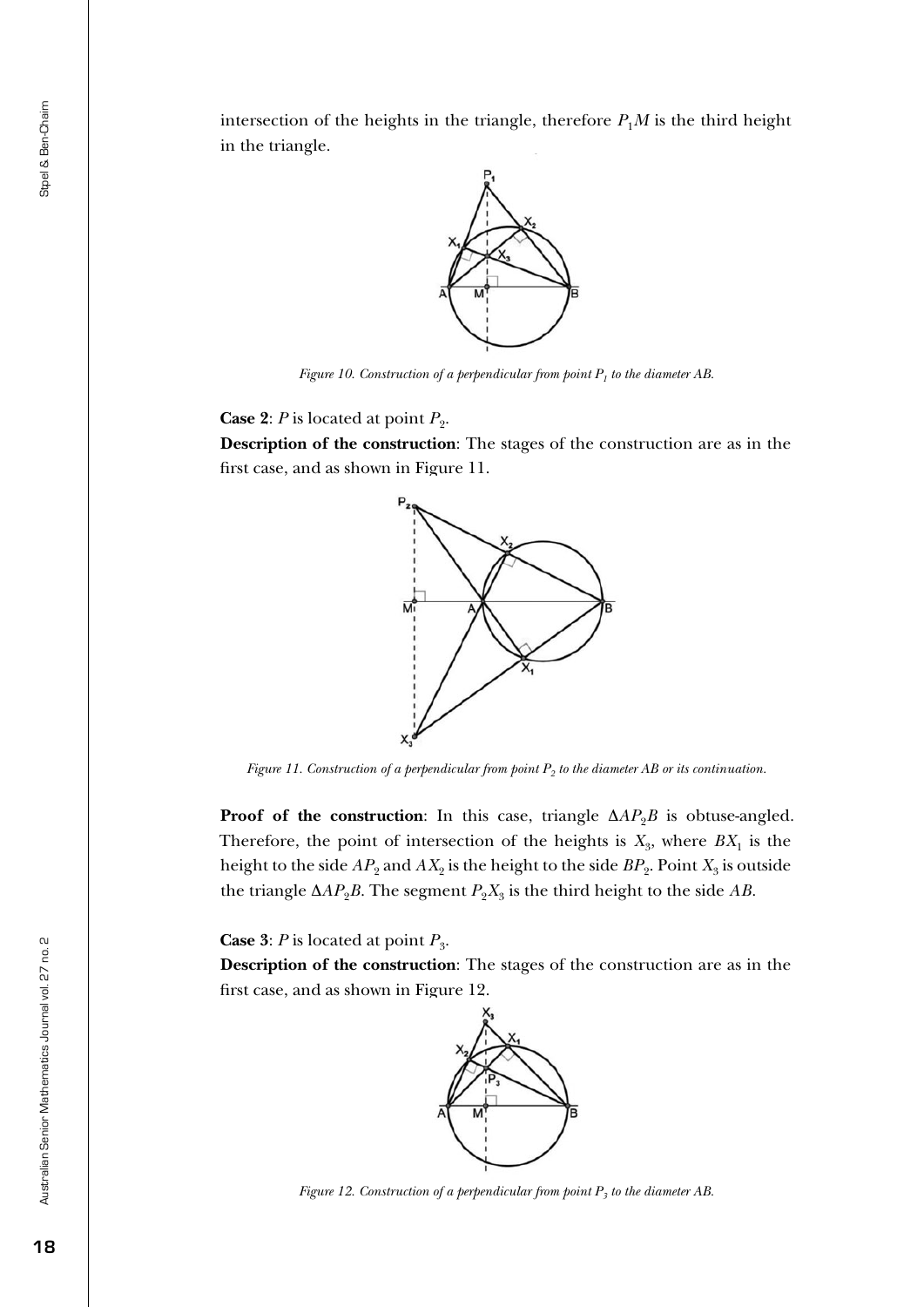**Proof of the construction**:  $AX_1$  and  $BX_2$  are heights in the triangle  $\Delta AX_3B$ , and therefore  $X_3M$  is the third height that intersects the diameter at point M.

**Case 4**: *P* is located at the point  $P_4$ .

**Description of the construction**: Point *A* is connected with point  $P_4$ , and a point,  $X_1$ , is selected on the continuation of line  $AP_4$ . Point *B* is connected with point  $X_1$ . The segment  $BX_1$  intersects the circle at point  $X_2$  (Figure 13). Point *A* is connected with  $X_2$ , and point *B* with  $P_4$ , resulting in the point of intersection  $X_3$ . A straight line is drawn through point  $X_1$  and point  $X_3$ , and the continuation of the line intersects diameter  $AB$  at point  $X_4$ . Point  $X_2$  is connected with point  $X_4$ , and the continuation of the line intersects the circle at the point  $X_5$ . The line  $P_4X_5$  is the perpendicular to the diameter.

**Proof of the construction:** As in the previous cases, segments  $AX_2$ ,  $BP_4$  and  $X_1X_4$  are three heights in the triangle  $\Delta ABX_1$ . Therefore, from property 3b, we also obtain that they are the bisectors of the angles in the orthic triangle  $\Delta P_4 X_2 X_4$ . Ray  $AX_2$  bisects angle  $P_4 X_2 X_4$ . This means that point *A* is the middle of arc  $P_4X_5$ , and therefore, from property 2a, chord  $P_4X_5$  is perpendicular to diameter *AB*.



*Figure 13. Construction of a perpendicular from point P4 to the diameter AB.*

**Cases 5, 6, and 7**: *P* is located at point  $P_5$ ,  $P_6$  or  $P_7$ .

**Description of the constructions**: (The description is similar for all three cases): Draw perpendiculars  $X_1X_2$  and  $X_3X_4$  to diameter *AB* in the following manner: Choose a point,  $X_1$ , on the circle (as the location of  $P_4$ ), and draw from it a perpendicular to the diameter to point  $X_2$  (the construction is carried out as in case 4). In the same manner, choose a point,  $X_3$ , and draw a perpendicular to point *X*4. Points *M* and *N* are, respectively, the points of intersection of perpendiculars  $X_1$   $X_2$  and  $X_3$   $X_4$  with diameter *AB* (Figure 14). **Proofs of the constructions:** Point  $P_5$  is connected with point  $X_1$  and point  $X_2$ . The segments intersect  $X_3X_4$  at points  $X_5$  and  $X_6$ , so that trapezium  $X_1X_2X_6X_5$ is obtained, where points  $M$  and  $N$  are the midpoints of its bases. Point  $X_2$  is connected with point *N*, and point *M* with point  $X_5$ . The continuations of the straight lines intersect at point  $X_7$ . From property  $B$ , which stems from the Steiner theorem for a trapezium, line  $P_5X_7$  is perpendicular to diameter *AB*.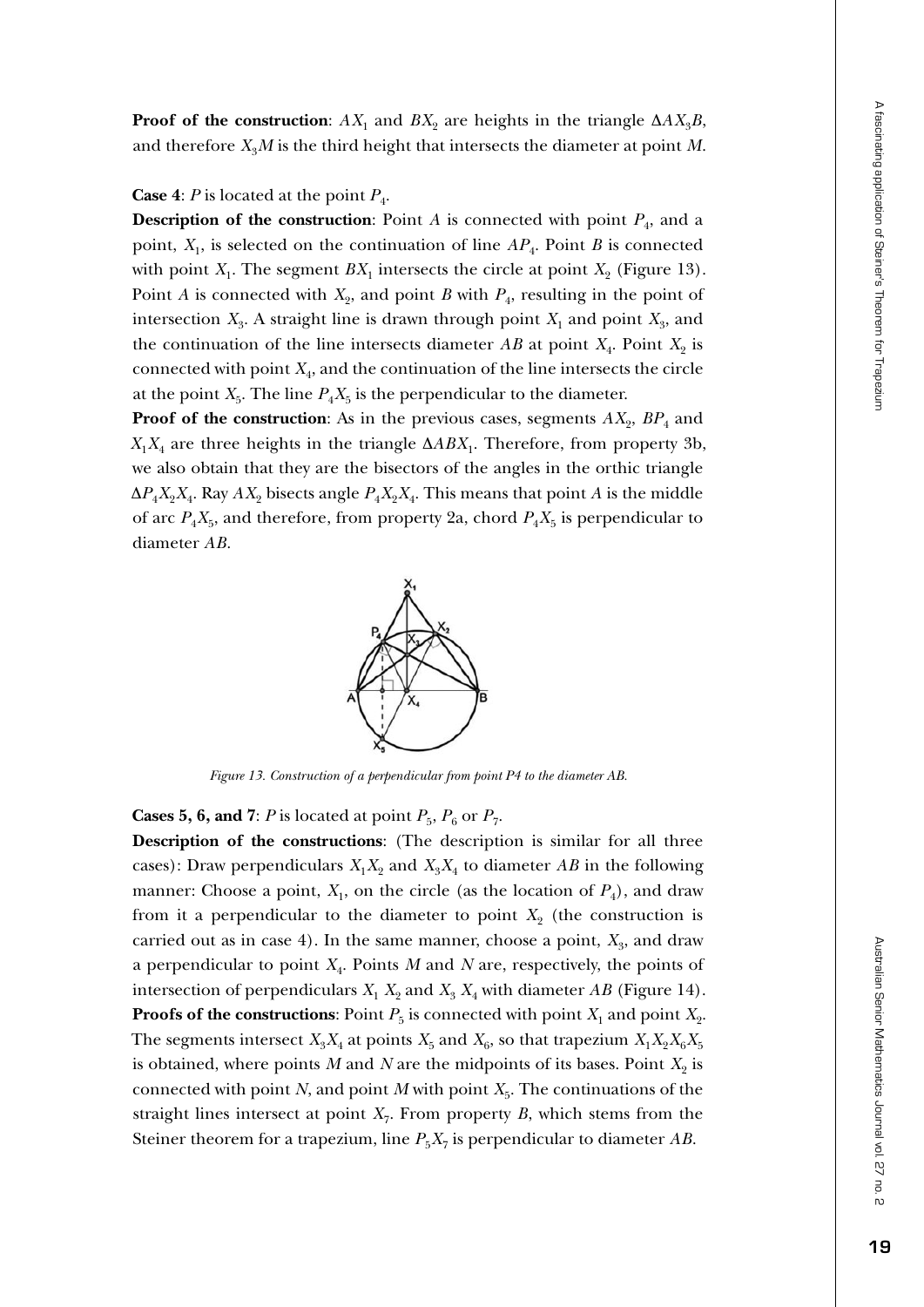

*Figure 14. Construction of a perpendicular to the diameter AB at point P5.*

**Straightforward application of the Steiner theorem**: Another option is to apply the Steiner theorem for trapezium (see Figure 15). With respect to case 1, from an arbitrary point *C*, a perpendicular to *AB* is constructed. It intersects the given diameter at point *M*, and the circle at points  $X_1$  and  $X_2$ . Then, construct a parallel line to  $X_1X_2$  that passes through point  $P_5$  according to the assignment described earlier in this paper.



*Figure 15. Straightforward application of the Steiner theorem for constructing a perpendicular to the diameter AB at point P5.*

It is interesting to note that for the proofs of cases 1–4 (to construct a perpendicular to a line through an external point), one needs only to apply the theorem about the intersection of the three altitudes of a triangle at a single point. However, for cases 5–7 (to construct a perpendicular at a point on the segment *AB* or its continuation), one must apply the Steiner theorem.

#### *Extension of the task*

An interesting question is: What extra given condition is needed to be able to locate the centre of the circle with only a straightedge?

First, given a segment and its centre point, it is possible to construct a diameter of a given circle (see Figure 16).

Through points  $H_1$  and  $H_2$  on the circle, it is possible to construct parallel lines to the given segment *CD* (shown in section 5.3 above). Then, using the Steiner theorem for trapezium  $H_1K_1K_2H_2$ , it is possible to bisect each of the chords  $H_1K_1$  and  $H_2K_2$  (points *L* and *N*). The chord through *L* and *N* is a diameter.

Equivalently, given a circle and two parallel lines, it is possible to construct a diameter of the circle (see Figure 17).

Choose two points on *l* and two points on *k* and draw the trapezium  $F_1F_2G_2G_1$ , then, using the Steiner theorem, find the midpoints of the bases of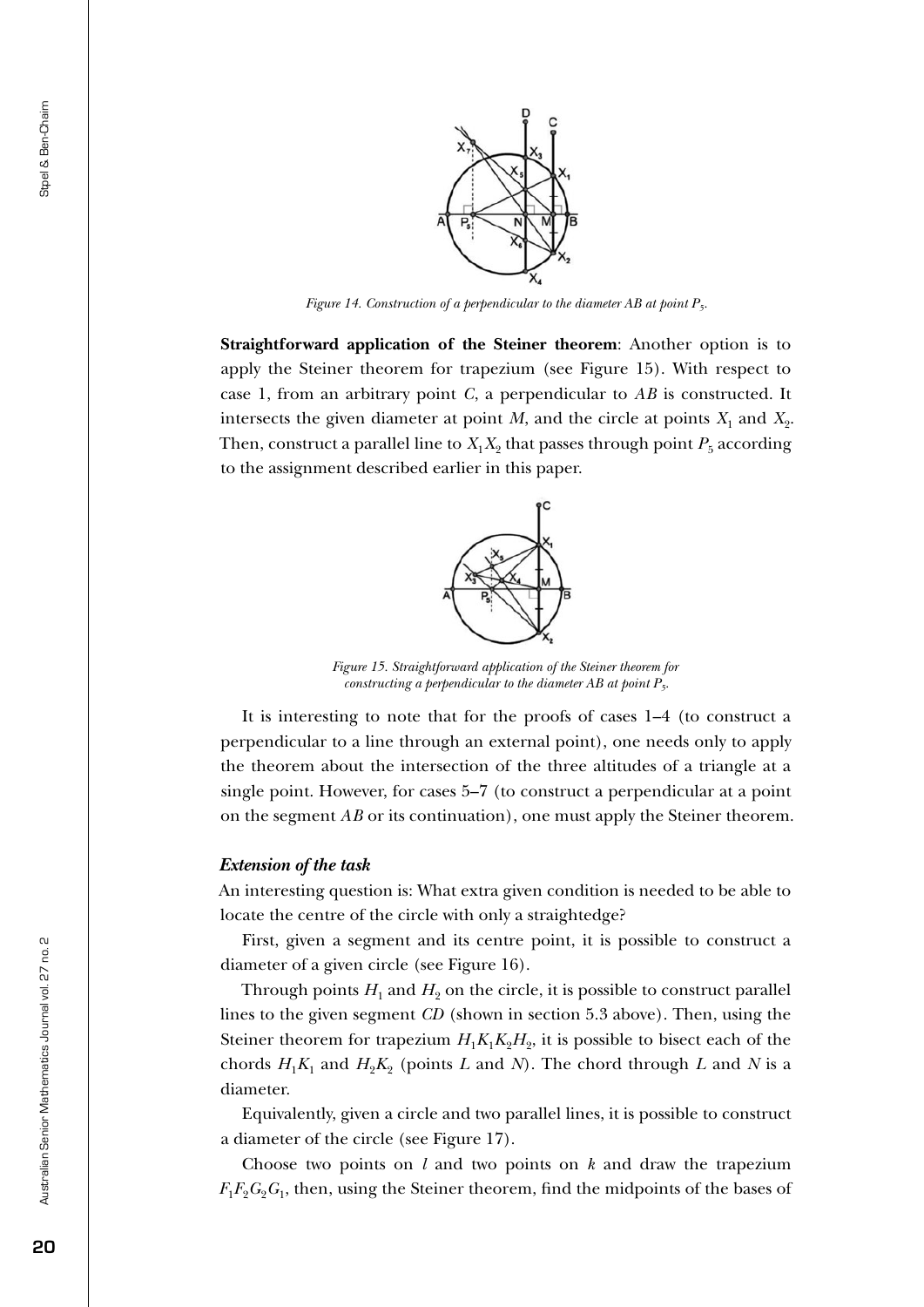the trapezium (one midpoint is sufficient) and apply the previous construction of a diameter of the circle.



*Figure 16. Constructing a diameter of a given circle by given a segment CD and its midpoint M.*

Therefore, to construct the centre of a given circle, we need two nonparallel segments with their midpoints, or equivalently a parallelogram, or a triangle and its centre of gravity (the intersection point of its medians). In this case, we are able to construct two diameters whose intersection is the centre of the circle, which means that it is possible to construct with straightedge alone every construction that can be constructed with compass and straightedge. Obviously, it is possible to create many more conditions for finding the centre of a given circle by construction with a straightedge alone.



*Figure 17. Constructing a diameter of a given circle by given two parallel lines*

#### *Application of the task*

In order to demonstrate the applicability of the Steiner theorem for the trapezium in problem solving, we present another problem that can be easily proven using this theorem.

Problem: Given is a trapezium with lengths of bases a and b, and where the sum of the angles of the lower base is  $90^\circ$ . That is, the following is given:  $AB =$  $a; DC = b; \alpha + \beta = 90^{\circ}; AE = EB, DF = FC$ . Using *a* and *b*, express the length of the segment connecting the midpoints of the bases (Figure 18).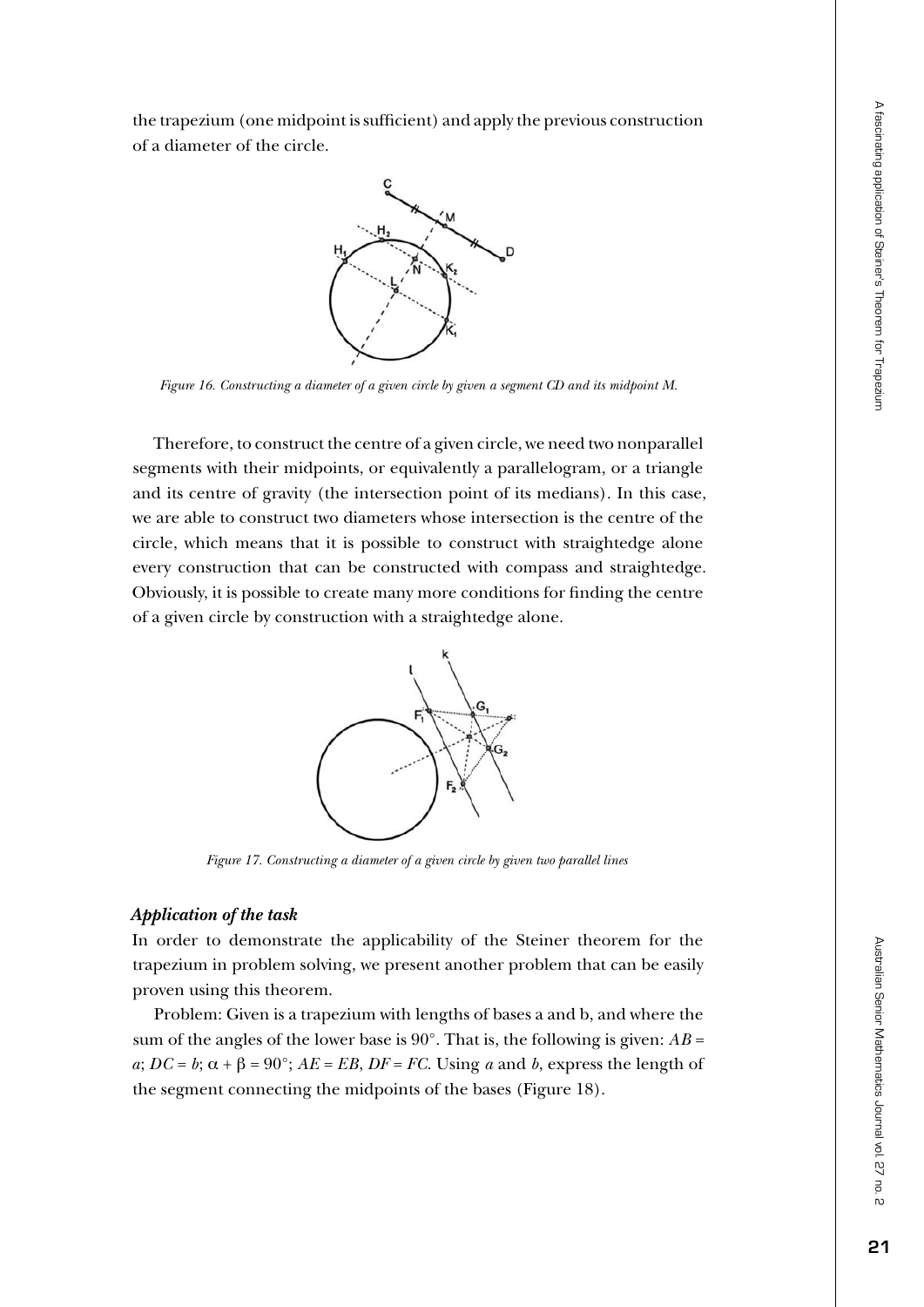

*Figure 18. Application of Steiner's theorem to express the length of FE.*

**Proof using Steiner's theorem**: Extend the sides up to their point of intersection, and obtain a right-angled triangle ∆*GAB*. From Steiner's theorem for a trapezium, points *G*, *E*, and *F* are on one straight line.

*GF* and *GE* are medians to the hypotenuse in right-angled triangles, which are equal to half the hypotenuse, and therefore:

$$
FE = GE - GF = \frac{a - b}{2}
$$

Note: Other proofs of this problem can be given, but they are longer and either requires auxiliary constructions and the use of algebraic formulas for the trapezium, or the use of trigonometric tools.

#### *Additional applications*

Another application of the constructions presented above is to create some shapes that can be used either in art or in tessellation. For example, given a rhombus, construct using straightedge alone a rectangle with its sides equal to the diagonals of the given rhombus (see Figure 19).

Now, it is obvious that, given the segment *DB* and its midpoint, it is possible to construct a parallel to it through point *A*, as well as through point *C* and the same is applied for segment *AC* and points *D* and *B*. Repeating this shape again and again creates a nice tessellation pattern. Another possibility is to start with a parallelogram rather than a rhombus.



*Figure 19. Constructing a rectangle with its sides equal to the diagonals of a given rhombus*

Another example of application is the following task: Given parallelogram *ABCD* with sides  $AB = a$  and  $BC = b$ , construct lengths  $m \cdot a$  and  $n \cdot b$ ,  $m \cdot n \in N$ using straightedge alone (see Figure 20).

Here too, use the method of constructing a parallel line to a given segment with its midpoint (the diagonals of the given parallelogram) to obtain another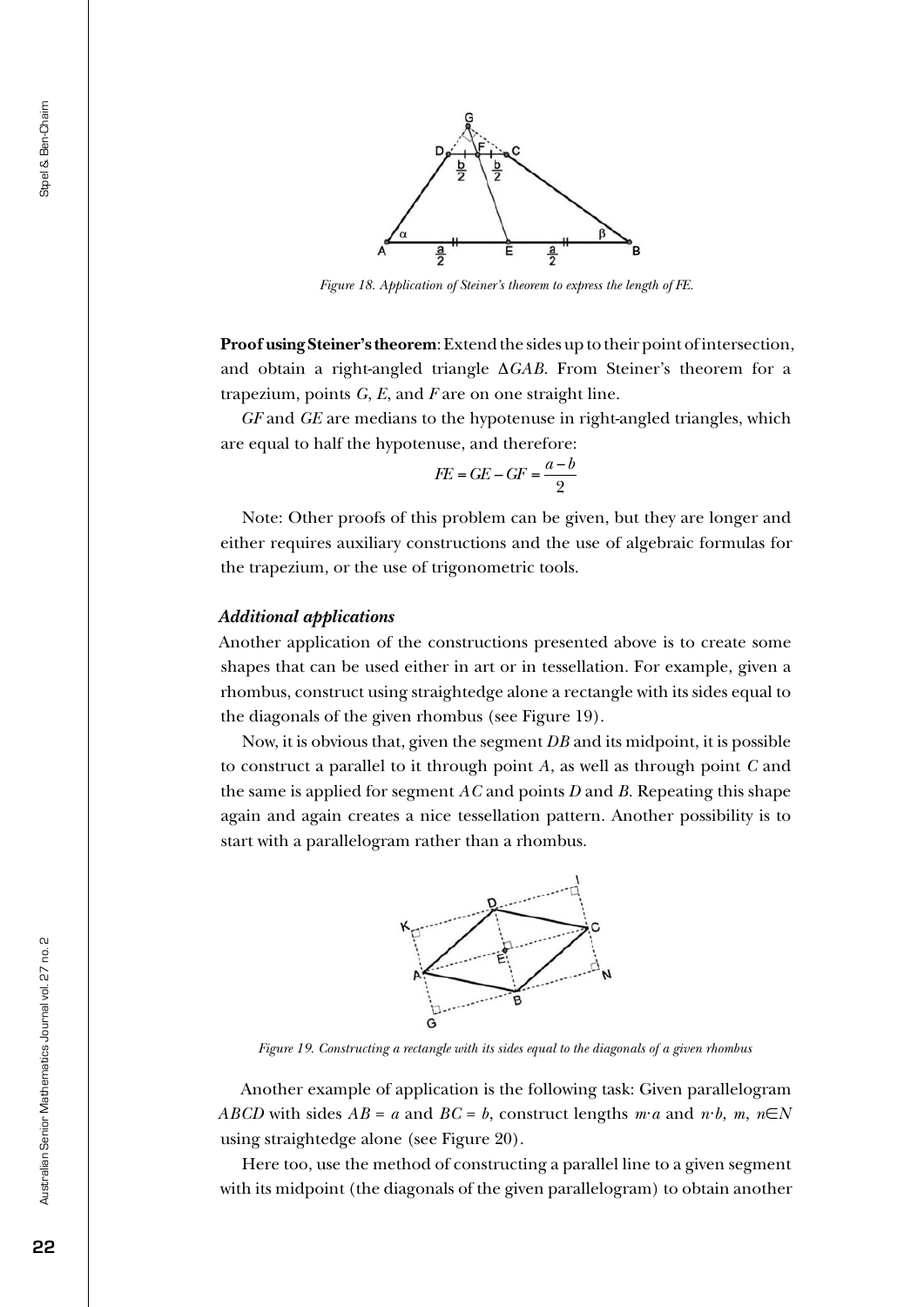parallelogram, and then repeat this procedure as needed. In this case too, one can adapt this work to art and tessellations.



*Figure 20. Constructing lengths of m and n times the corresponding sides a and b of a given parallelogram.*

# **Conclusion**

Inspiring students to love and be excited by mathematics is one of the goals of the good teacher. The geometric constructions topic is remarkable and can be used for implementing knowledge, theorems, and properties of geometrical shapes, as well as challenging thought. An important branch in this field is geometric construction with restrictions on the types of tools used. Such geometric construction requires the ability to differentiate between possible and impossible constructions based on rudimentary construction methods that, with their application, allow the performance of more complicated ones.

In addition, several studies have pointed out that introducing historical background to mathematical topics plays a vital role in making mathematics more interesting and accessible (see for example Heiedi, 1996) and "it demythologises mathematics by showing that it is the creation of human beings" (Marshal & Rich, 2000, p. 706). Hence, investigating the development of geometric construction through the history of mathematics enriches it significantly.

To this purpose, this article presents examples of geometric constructions to construct a perpendicular on the diameter of a circle using only a straightedge. (The centre was not given, and in some cases, the centre of the circle was also sought.) Steiner's theorem, a mathematical pearl that indicates the minimal conditions required for classical geometric constructions, is presented as a tool for the constructions.

This article is enhanced, the authors believe, by a brief history of geometric constructions, and by focusing specifically on constructions with aid of a straightedge (without markings) alone. Indeed, Steiner claimed that every construction that can be conducted using a compass and straightedge can be done using only a straightedge, given a circle and its centre (equivalent to one use of a compass). In addition, several mathematicians who lived in different ages are mentioned, with a description of how they coped with geometric construction problems, some of which involved proving that some specific